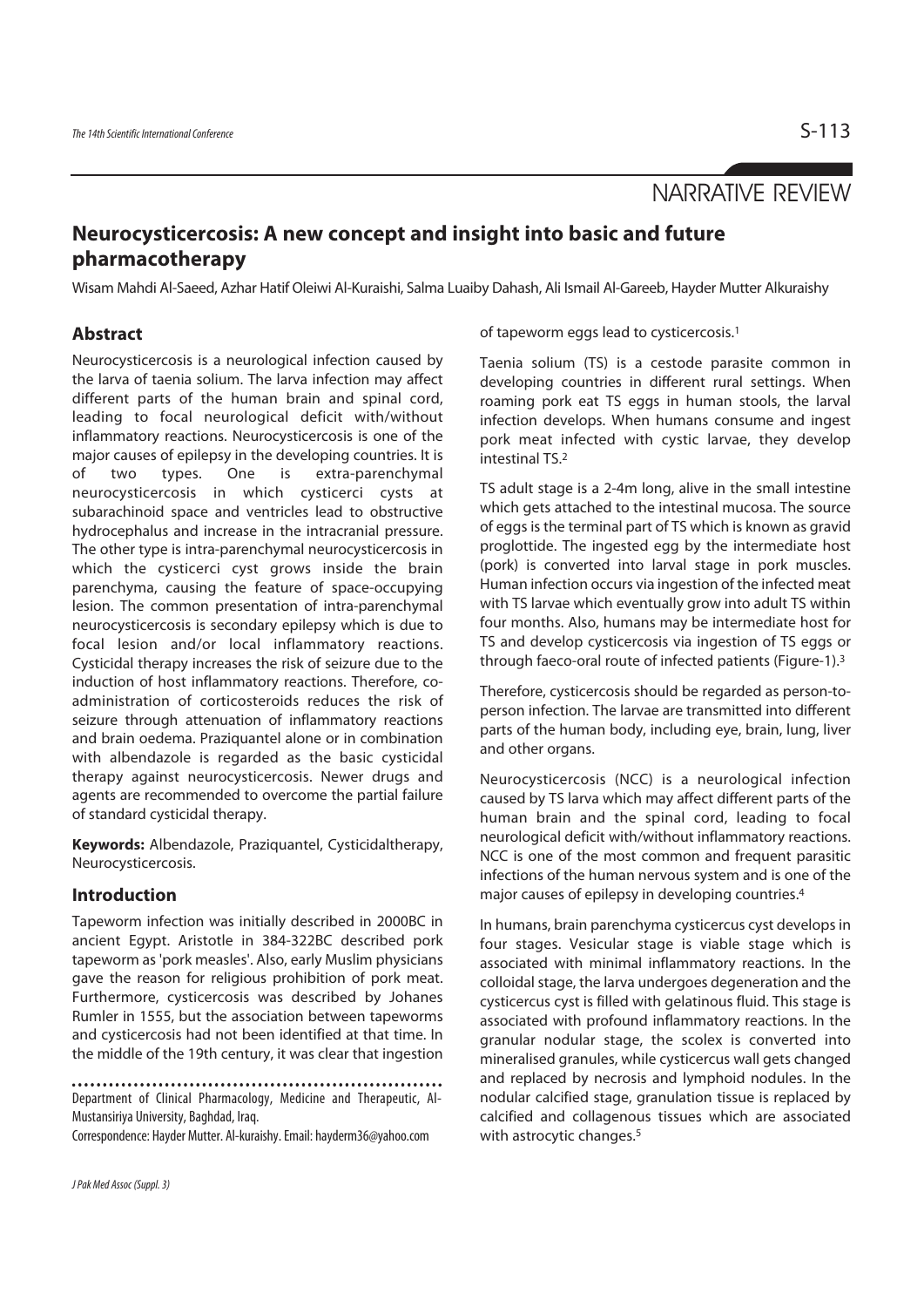S-114 The 14th Scientific International Conference



Figure-1: Lifecycle of Taenia Solium.

The cysticercuscyst consists of two different parts; vesicular wall and the scolex. When the cysticerci enter the brain, they are in the vesicular stage which may stay viable for several years. After the development of human immunological reactions, the cysticerci undergo degeneration and calcification and move on to the granular stage which ultimately appears as mineralised nodule which is called the calcified stage.6

Cerebral cysticerci are surrounded by mononuclear inflammatory reactions and collagen capsule due to human immunological response. The brain inflammatory reactions lead to astrocyte gliosis, oedema, neuronal degeneration, peri-vascular lymphocyte activations and microglial proliferations. These inflammatory reactions are more pronounced at active stage of cysticerci, but when cysticerci have developed into granular and/or calcified stage, the inflammatory changes and oedema

subsides and most of the epithelioid cells coalesce to form giant cells and brain cyst.7

## **Extra-parenchymal Neuro-cysticercosis (EP-NCC)**

Subarachinoid space and ventricles tend to grow and enlarge erratically which provoke inflammatory reactions. Furthermore, enlarged cysticerci cyst obstructs cerebrospinal fluid (CSF) flow, causing obstructive hydrocephalus.

**Meningeal Cysticercosis:** The cysticerci, on reaching the meninges, provoke severe and acute inflammatory reactions with the formation of inflammatory exudates, causing thickening of meninges. These exudates may be disseminated, leading to compression of cranial vessels and nerves with subsequent obstruction of CSF flow,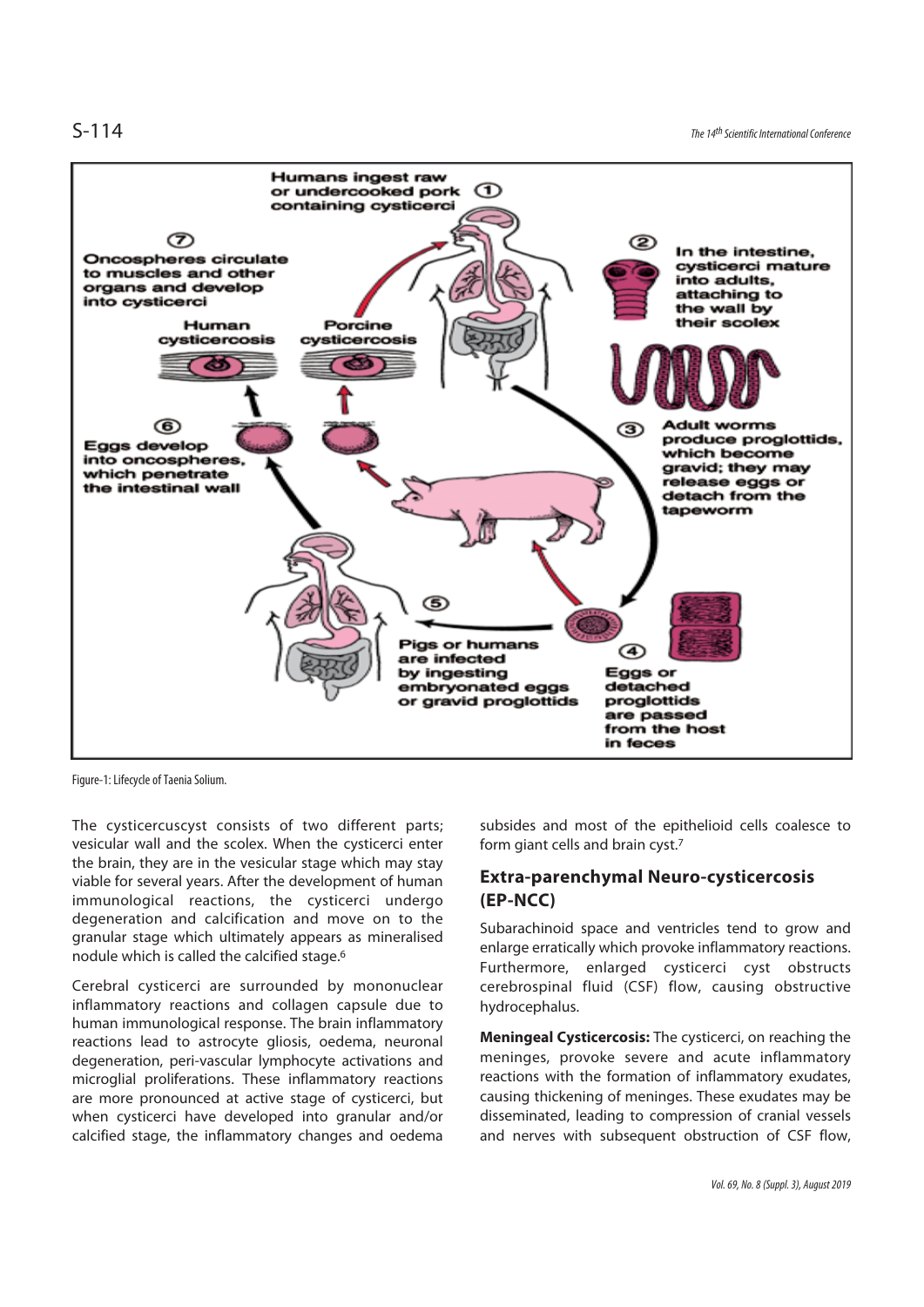causing hydrocephalus.

**Ventricular Cysticercosis:** When cysticerci are attached to the brain ventricle choroid plexus, it leads to the obstruction of CSF flow, causing hydrocephalus.8

## **Intra-parenchymal Neuro-cysticercosis (IP-NCC)**

Cerebral cysticerci mainly lodge at the white-grey cortical junction initially due to parasitic tegument, and do not produce any irritating effect. During parasitic penetration of cerebral parenchyma, the tegument is misplaced and the developed cysticerci create a suitable environment via immune-regulation to prevent host immunological responses.9 Parasitic immune-regulation processes occurs through the release of a mediator called alternate activated macrophage (AAM) that causes human immune suppression. Death of the parasitic cyst exposes hidden parasitic antigens that provoke human immunological response which is Type 1 T helper (Th1)-dependent and causes neurological damage and granuloma formation. Toll-like receptors (TLRs), chiefly TLR4, is linked with NCC immunological response and reactions, leading to complex neuropathology. Besides, cysticercal antigens provoke the production of specific antibodies, whereas other antigens activate cell-mediated immunity. It has been reported that NCC is linked with suppression of cellmediated immunity and impairment of B-lymphocye proliferations. This finding might explain the occurrence and incidence of NCC in patients with immunodeficiency.10

## **Immunological Response to NCC**

Once established, IP-NCC provokes T cell activations with increase in the levels of interleukin-13 (IL-13), IL-4, IL-15 and immuglobulin E (IgE). Human NCC is associated with mixed Th1/Th2 activation response. Th2 cytokines are responsible for asymptomatic disease course as these cytokines reduce the inflammatory response next to the cysticercal cyst. Moreover, osteopontin and sex hormones are involved in down-regulation of the immune response during IP-NCC. Besides, T-regulatory cells (Tregs) within the central nervous system (CNS) is an important antiinflammatory mediator and may participate in this immunological response.11

During the initiation of cysticidal therapy, downregulation of immunological response is lost due to exposure of the parasitic antigens which leads to switching of T cell response from Th2 to Th1. Th1 response activates the release of tumour necrosis factor (TNF) and IL-6 which cause relentless neurological inflammatory reactions. Moreover, neurtophil adhesion

and migrations are augmented in IP-NCC. Intercellular adhesion molecule (ICAM) is increased in patients with symptomatic IP-NCC.12

Also, matrix metalloproteinase-9 (MMP-9) is elevated when IP-NCC is complicated with blood-brain barrier (BBB) damage. Therefore, MMP-9 inhibitors, such as doxycycline, reduce leukocyte-dependent inflammation in the experimental model of NCC. As a result, doxycycline is an effective drug that lessens inflammatory tissue damage during cysticidal therapy of IP-NCC. In EP-NCC there is a strong inflammatory reaction mainly in ventricular NCC. On the other hand, in meningial NCC there is little inflammatory reactions as the cystic fluid contains IL-10 like mediators which are responsible for down-regulation of the immune response. Once cysticidal therapy is initiated, this mediator is lost and profound immunological and inflammatory reactions commence.<sup>13</sup>

#### **Clinical Presentation of EPNCC and IP-NCC**

In EP-NCC, cysticerci cysts at subarachinoid space and ventricles lead to obstructive hydrocephalus and increase the intracranial pressure, causing hypertension and bradycardia.14

In IP-NCC, cysticerci cyst at the cerebral cortex may grow toward the subarachnoid space, causing obstructive hydrocephalus. But when it grows inside the brain parenchyma, it causes the feature of cerebral spaceoccupying lesion. The common presentation of IP-NCC is secondary epilepsy which is due to focal lesion and/or local inflammatory reactions.

Therefore, the clinical diversity of NCC is chiefly linked to individual variations, site and the severity of cysticerci cyst within CNS. Furthermore, 70% patients with NCC present with refractory seizure, which is more linked to IP-NCC than EP-NCC. Besides, NCC is regarded as the most common cause of acquired epilepsy in the developing countries.15

Hence, focal neurological deficit and signs are related to the size, site and number of parasites which is recorded in about 20% in NCC cases. The presentation of focal deficit resembles the course of brain tumour. Also, IP-NCC leads to more pyramidal than extra-pyramidal effects so patients with IP-NCC present with motor deficit, but sensory and extra-pyramidal manifestations are not uncommon. Thus, rigidity and secondary Parkinsonism might be the clinical manifestation of deep-seated IP-NCC. Cerebral stroke may be the presenting feature of IP-NCC in about 3% due to cerebral vasoconstriction or external vascular compression. Intracranial hypertension is more linked to EP-NCC which occurs due to CSF flow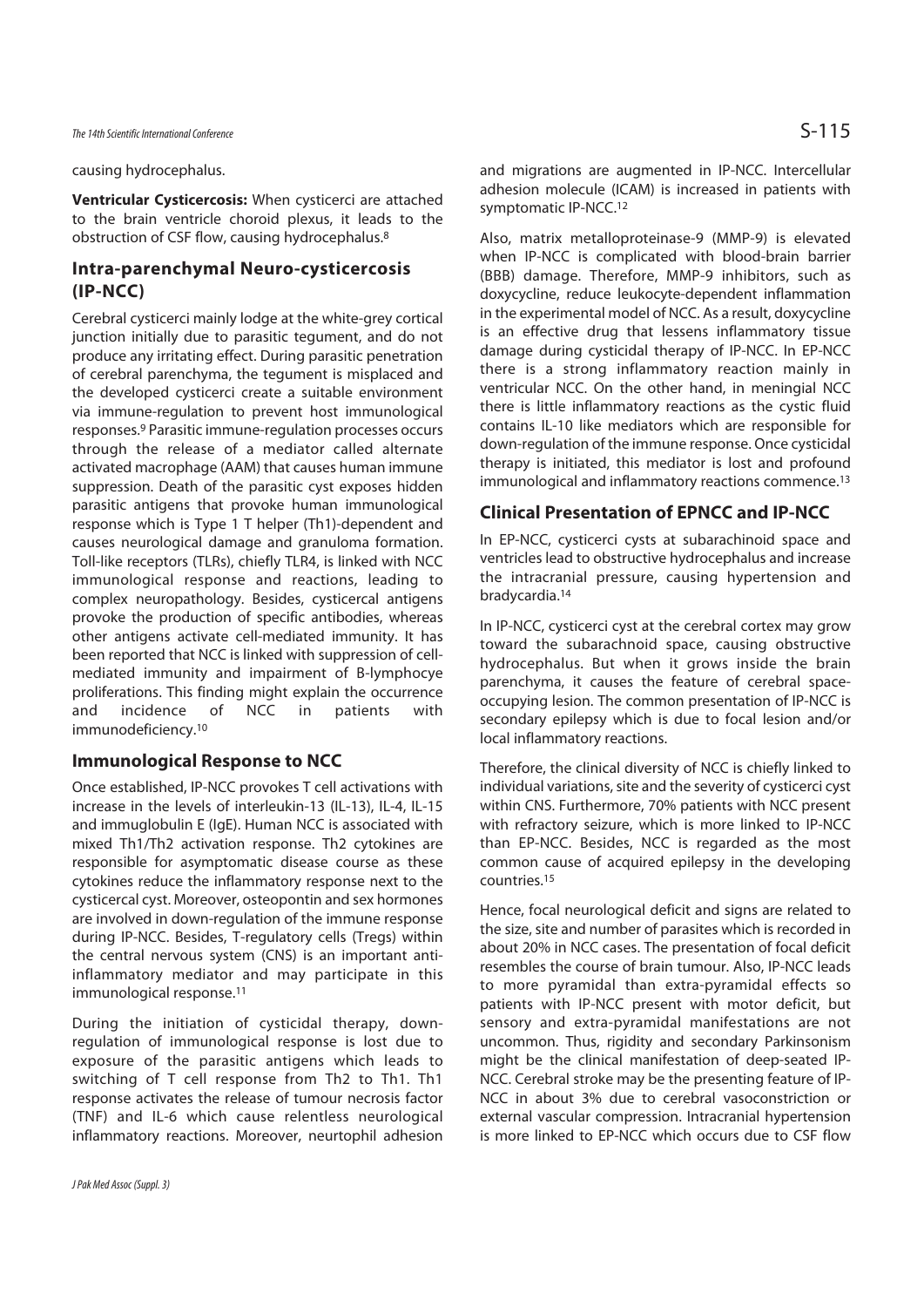obstruction or due to the inflammatory changes, including arachinoiditis, encephalitis and granular ependymitis.16

Psychiatric manifestations, low psychomotor performance and dementia may be the early features of NCC. Rarely, pituitary dysfunction and hyperprolactinaemia may be the main feature of NCC-affected a sell region.17

Regarding the differential diagnosis of NCC, the presence of headache, convulsion and focal neurological issues in endemic area with tuberculosis (TB) give a clue of tuberculoma, especially when scolex is not seen on magnetic resonance imaging (MRI) scan. When brain lesions are more than 20mm in size, are at the brain base with significant oedema and midline shifting, tuberculoma is more likely than NCC. Brain toxoplasmosis, brain metastasis, astrocytoma, chronic meningitis and brain abscess should be regarded in the differential diagnosis of NCC.18

## **Diagnostic Neuro-imaging of NCC**

NCC is readily visualised in comuted tomography (CT) and MRI scans. NCC lesions with viable parasite come into view as cystic lesions, and parasitic scolex can be visualised on MRI which becomes visible as contrastenhancing lesions surrounded and bordered by oedema. An early sign of cystic death is hypo-intensity of the vesicular compared to CSF on two-weighted images. Calcified IP-NCC is evidence that the parasite is not viable. Therefore, MRI findings of NCC consist of multiple lesions in the thalamus, basal ganglia, cerebral white matter and at the grey-white cerebral junction. Besides, with contrast administration and direction, most NCC lesions enhance in a homogenous pattern or are ringed and nodular surrounded and boarded by oedema.19

Therefore, neuro-imaging, including CT and MRI scans, are effective for the detection of NCC. MRI is more effective than CT scan in the diagnosis and detection of posterior fossa NCC lesions also, and MRI is more proficient in the discovery and diagnosis of EP-NCC, but small calcified lesions are missed.

IP-NCC appears as small, single low-density lesion and ring. Eccentric high-density bright nodule represents the scolex, which is the pathognomic feature of NCC lesions. Starry-sky appearance is also a typical feature of small and multiple degenerative cysts of NCC on CT scans. Vesicular cyst is not surrounded by oedema, like degenerative cyst, and looks as isodense, rounded small lesion with CSF density.20

Calcified cyst appears as hyper-dense without oedema;either single or multiple. Fluid attenuated inversion recovery (FLIAR) is required for the diagnosis of scolex by MRI to attenuate peri-lesional oedema that mask and obscure weighted images. Similarly, NCC cystic wall at first appear hypo-intense and finally develops into hyper-intense. Concerning EP-NCC, the cyst emerges as isointense lesions occupying CSF flow regions, including cerebellopontine angle, cisterns and Sylvian fissure. Besides, hydrocephalus and intra-ventricular cyst as well as arachinoiditis may be the presenting neuro-imaging of EP-NCC.21

## **Biochemical and Serological Investigations of NCC**

Sero-diagnostic tests are used to detect antibodies against parasitic antigens, like enzyme-linked immunosorbent assay (ELISA) test which is highly sensitive and specific for multiple NCC, but less for solitary IP-NCC and calcified lesions. Enzyme-linked immuneelectrotransfer blot (EITB) assay, by using purified parasitic glycoprotein, is highly sensitive and specific for the diagnosis of active lesions. Patients' serum and CSF give the same results and, as such, CSF is not better than serum in the detection of antibodies against parasitic antigens. ELISA test is less sensitive and specific compared to EITB in the serological diagnosis of NCC. Moreover, antibody against parasitic excretory antigen is more effective in the diagnosis of active NCC which may be the base for the immune-diagnostic test. Certainly, negative serological test for NCC does not prohibit the diagnosis of NCC, while a positive test support a diagnosis without being a definite diagnosis of NCC as sero-positive individuals might not have NCC in the endemic area.

Complete blood picture illustrated eosinophila in 30% infected patients. Also, TS in the stool does not confirm the presences of NCC.22

CSF examination is normal in IP-NCC, but in case of EP-NCC, mainly with meningeal involvement, it shows high protein, elevated monocytes and granulocyte with significant pleocytosis.23

The diagnosis of NCC is difficult in some patients since clinical manifestations and findings of neuroimaging are not absolutely specific. Therefore, diagnostic criteria should be involved in the diagnosis of NCC. The diagnostic criteria have four categories; absolute, major, minor, and epidemiological.24

### **Pharmacotherapy of NCC**

Symptomatic treatment should be started initially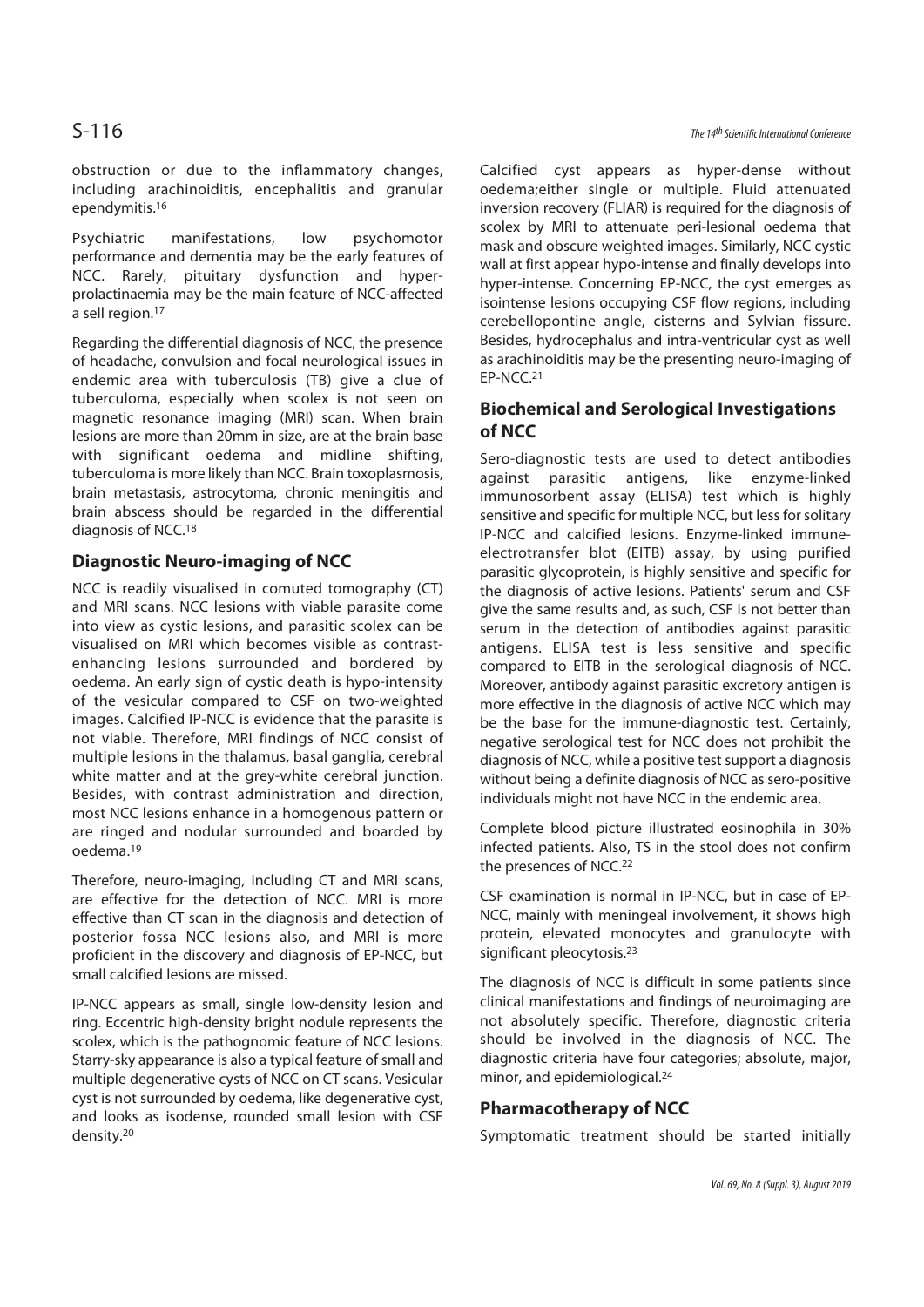involving analgesics, anti-inflammatory and anticonvulsant agents. Dexamethasone or prednisolone is given with anti-cysticidal therapy for the reduction of oedema. Anti-convulsant agents, like carbamazepine and valproate, should be stopped after cystic resolution, but long-term anti-convulsant drugs shall be used when seizures recur. The risk of seizure is high in NCC which is associated with viable or degenerative cyst, but continues to occur in chronic calcified cysts to a lesser extent. Host reaction and brain oedema are the main causes of seizure also, and BBB damage enhances the passages of cysticercal components into the brain. Cysticidal therapy increases the risk of seizure due to the induction of host inflammatory reactions. Therefore, co-administration of corticosteroids reduces the risk of seizure through attenuation of inflammatory reactions and brain oedema.25

Increased intracranial pressure is treated by corticosteroids mainly by prednisolone, and if it does not respond or if there is an obstructive cause, ventriculoperitoneal shunt should be employed. Indeed, calcified cyst does not need cysticidal therapy, but anti-convulsant agents should be started once recurrent seizure occurrs. The recommendation for starting cysticidal therapy depends on the type of lesions. Cysticidal therapy is not urgent and is initiated after symptomatic treatment. In cystic parenchymal lesions with/without oedema with the involvement of the subarachinoid space, cysticidal therapy should be initiated which accelerates parasitic destruction.26

About 85% of intra-parenchymal cysts are destroyed by albendazole 15mg/kg for eight days or praziquantel 50mg/kg for 15 days. Albendazole is the drug of choice due to availability, higher efficacy and bioavailability. Chaurasia et al. illustrated that three-day course of albendazole 15mg/kg was effective in resolution of solitary neurocysticercal cyst without significant effect on the rate of seizure recurrence compared to the controls.27

Recently, Gonzalez et al. presented oxfendazole as an effective anthelminthic for NCC. This drug was safe in healthy human volunteers and has become an alternative agent for limited effect of standard anti-parasitic drugs.28

Cysticidal therapy should be administrated in hospital under close supervision as between days 2 and 5 of the initiation of cysticidal therapy, severe neurological complications may occur due to the development of severe brain oedema which is caused by local inflammatory reactions toward exposed parasitic genes following the degeneration of the neurocysticercal cyst. Therefore, intravenous (IV) corticosteroids should be

combined with cysticidal therapy. Dexamethasone administration decreases praziquantel serum levels but fortunately it happens only at high doses.29

Cysticidal therapy is effective in killing 60-70% parasites, and, therefore, increased doses up to 30mg/kg might be more effective. However, this high dose may cause severe side effects, including elevated liver enzymes and pancytopenia. Furthermore, despite extensive research, an optimal regimen for NCC has not been established yet. Prospective, randomised placebo-controlled trial illustrated that combination therapy of praziquantel and albendazole does not differ from albendazole alone regarding lesion resolutions and seizure frequency.<sup>30</sup>The possible mechanisms in the cysticidal effects of tamoxifen are through induction of IL-2 expression, direct inhibiting effect on TS reproduction and induction of nitric oxide (NO) which has anti-helminth effect via induction of reactive free radicals.30

Additionally, studies have tried hormonal therapy against NCC. Progesterone improves TS growth and scolex evagination in dose-independent manner due to the presence of progesterone receptors in TS. Therefore, progesterone antagonist mifepristone (RU486) has a potential role on scolex evagination and suppression of TS development. But cysticidal effect of RU486 is independent on progesterone levels since it produces cysticidal effect even when progesterone receptors are up-regulated.31

Furthermore, a study confirmed that dehydroepiandrosteron acetate (DHEA) or its analogue 16-bromoepiandrosterone (HE2000) has significant cysticidal effects on TS through suppression of their viability with host immuno-modulation effects.32

Recently, Samannodi et al. reported that ivermectin is an effective cysticidal agent and should be recommended for NCC in addition to albendazole and praziquantel.<sup>33</sup>

Palomares-Alonso et al. disclosed the potential cysticidal effect of Prunus serotina by its active constituent named naringenin at a dose of 300mg/kg which gave similar efficacy to that of albendazole.34

An animal model study revealed that intra-nasal microemulsion of albendazole and curcumin combination was effective for NCC, and, thus, the intranasal route is regarded as a promising delivery system for the treatment of NCC.35

#### **Conclusion**

Neurocysticercosis is a common cause of epilepsy in developing countries, mainly in rural areas. Standard